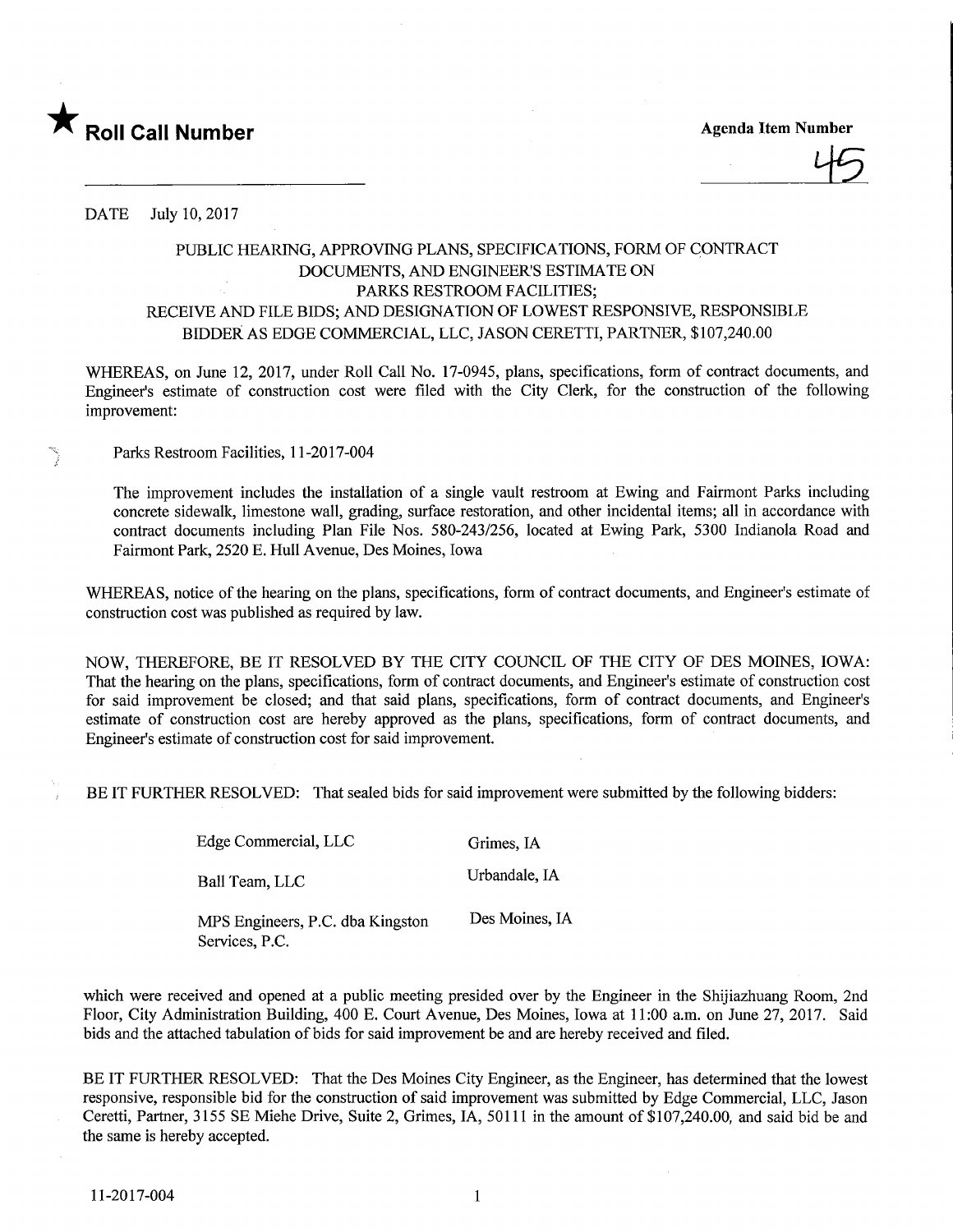

mper<br>|<del>1</del>5

DATE July 10, 2017

BE IT FURTHER RESOLVED: That the bid security of the unsuccessful bidders be and is hereby authorized and directed to be returned in accordance with the Instructions to Bidders.

BE IT FURTHER RESOLVED: That the Engineer is hereby directed to secure execution by the lowest responsible, responsive Bidder and its surety of the contract documents in the form heretofore approved by this Council; that the Engineer is directed to thereafter present said contract documents to this Council for approval and authorization to the Mayor to sign; and that no contract shall be deemed to exist between the City of Des Moines and said Bidder until said contract has been executed by the Bidder, and shall have been approved by this Council and executed by the Mayor and attested to by the City Clerk.

BE IT FURTHER RESOLVED: That the City Council hereby authorizes the necessary road closures for the Project.

(City Council Communication Number  $| \eta - 53 \gamma \qquad \text{attached.}$ )

Moved by to adopt.

FORM APPROVED:

<u>Cathbeen Vanil</u> Cathleen Vanderpool by and Communication Communication

Deputy City Attorney

FUNDS AVAILABLE Robert L. Fagen

Des Moines Finance Director

Funding Source: 2017-2018 CIP, Page Park - 11, Park Improvements, PK137, G. O. Bonds

| <b>COUNCIL ACTION</b> | <b>YEAS</b> | <b>NAYS</b> | <b>PASS</b> | <b>ABSENT</b>   |
|-----------------------|-------------|-------------|-------------|-----------------|
| <b>COWNIE</b>         |             |             |             |                 |
| <b>COLEMAN</b>        |             |             |             |                 |
| <b>GATTO</b>          |             |             |             |                 |
| <b>GRAY</b>           |             |             |             |                 |
| <b>HENSLEY</b>        |             |             |             |                 |
| <b>MOORE</b>          |             |             |             |                 |
| <b>WESTERGAARD</b>    |             |             |             |                 |
| <b>TOTAL</b>          |             |             |             |                 |
| <b>MOTION CARRIED</b> |             |             |             | <b>APPROVED</b> |
|                       |             |             |             |                 |
|                       |             |             |             |                 |
|                       |             |             |             |                 |
|                       |             |             |             | Mayor           |

I, Diane Rauh, City Clerk of said City Council, hereby certify that at a meeting of the City Council, here on the above date, among other proceedings the above was adopted.

IN WITNESS WHEREOF, I have hereunto set my hand and affixed my seal the day and year first above written.